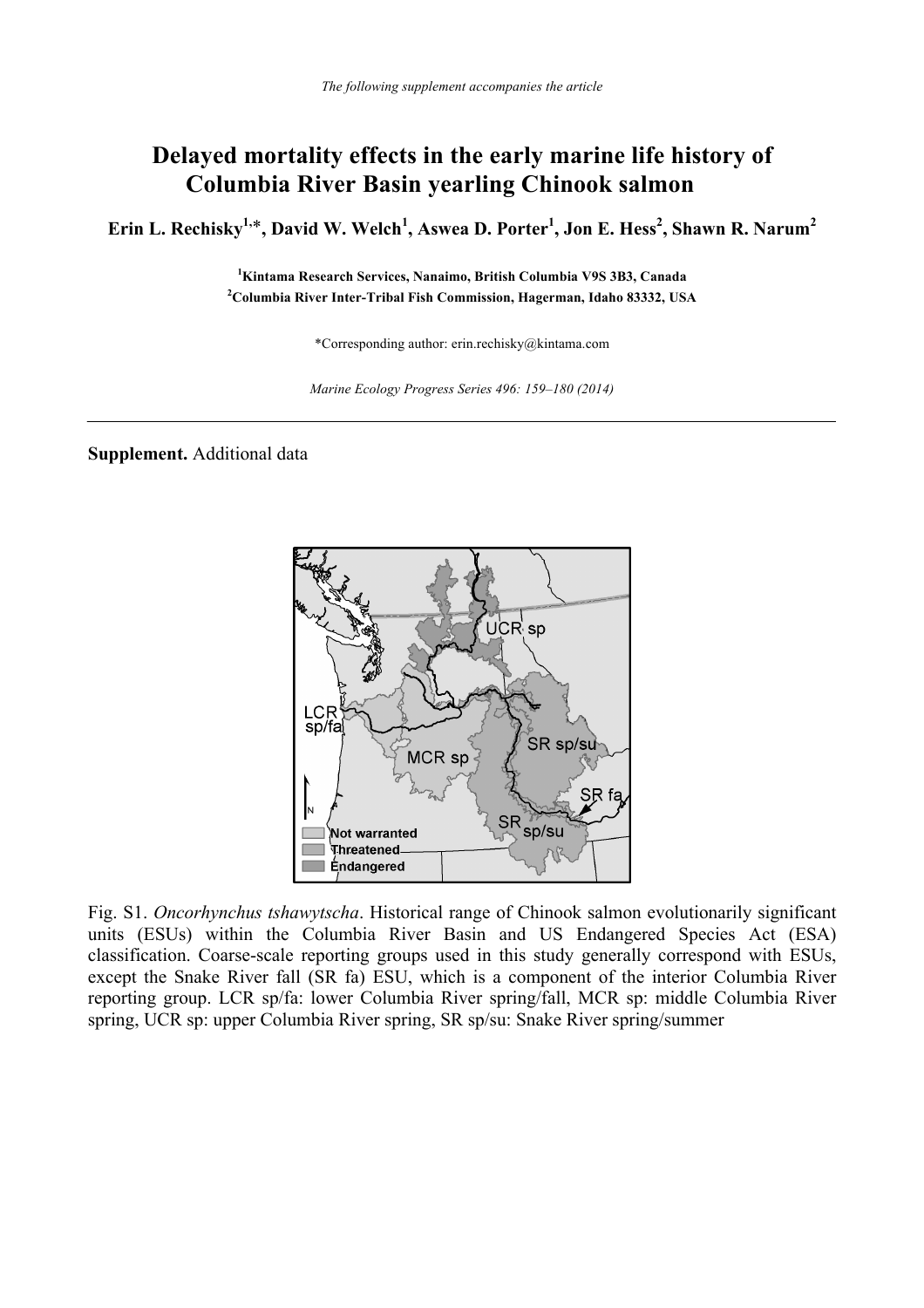

Fig. S2. *Oncorhynchus tshawytscha*. Cross-shelf distribution of acoustic-tagged yearling smolts on the Willapa Bay sub-array. If a fish was detected at >1 receiver, an equal proportion was allocated to all receivers detecting that fish, e.g. if an ID code was detected on 2 receivers, each receiver was assigned a value of 0.5 for that fish. The sub-array extended 35 km offshore in 2010, and 48 km offshore in 2011. Receivers were not deployed within 3 km of shore because shallow depths resulted in acoustic nodes washing ashore within weeks of deployment in previous years. The blue values above the bars indicate the proportion of time each receiver was operational during the migration period. In most cases where % operational was 0, the receiver was displaced by fishing activity. The grey values and vertical dashed lines indicate the bottom depth (m). Note that in 2011, 2 of 5 the smolts detected on offshore receivers (>35 km) were also detected on receivers <35 km from shore. SIR: Snake in-river, CIR: Columbia in-river, STR: Snake transported, MCIR: mid-Columbia in-river, UCIR: upper Columbia in-river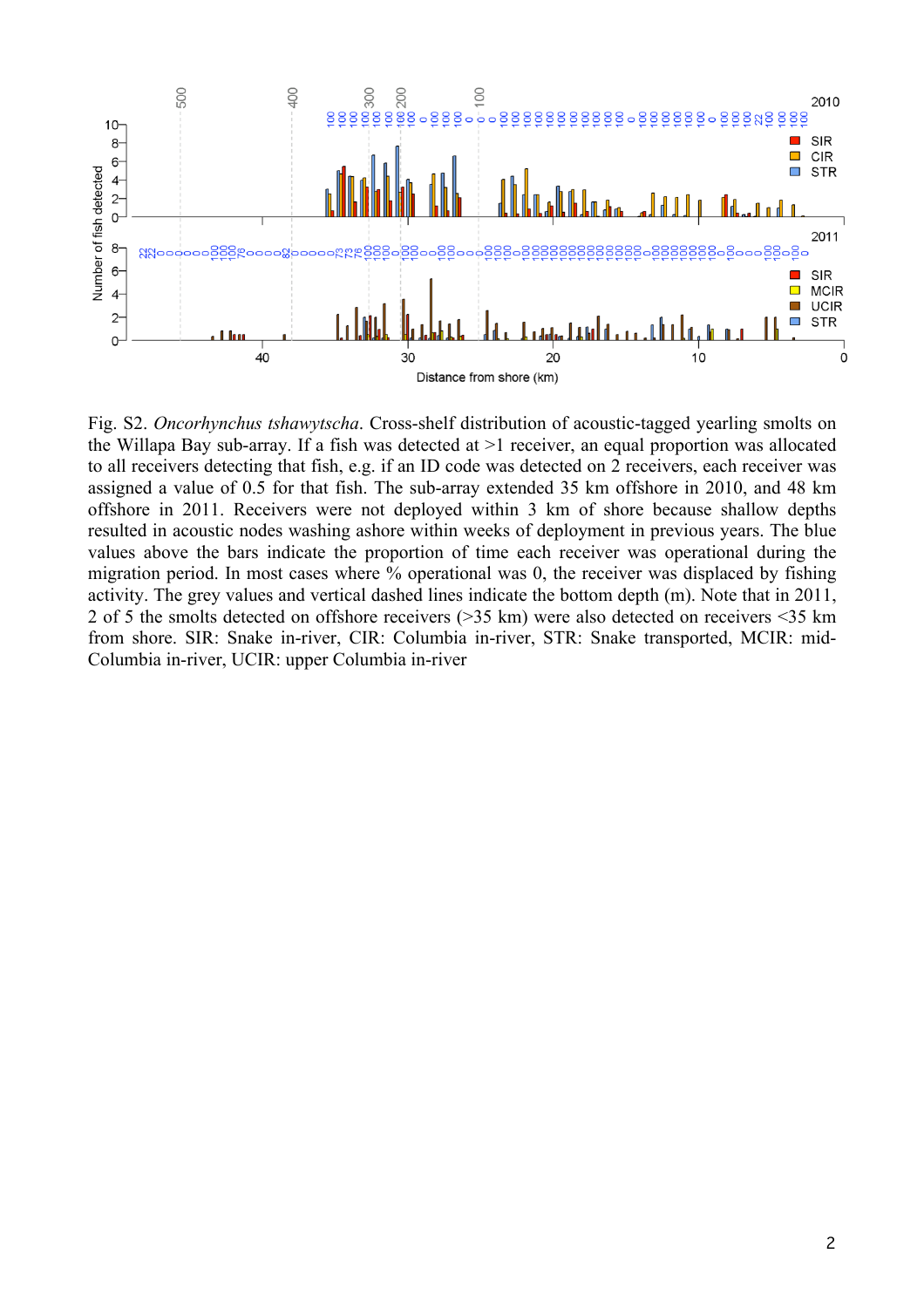

Fig. S3. *Oncorhynchus tshawytscha*. Cross-shelf distribution of acoustic-tagged yearling smolts on the Lippy Point sub-array. If a fish was detected at >1 receiver, an equal proportion was allocated to all receivers detecting that fish, e.g. if an ID code was detected on 2 receivers, each receiver was assigned a value of 0.5 for that fish. The sub-array extended 18.5 km offshore in 2010, and 28 km offshore in 2011. The blue values above the bars indicate the proportion of time each receiver was operational during the migration period. The grey values and vertical dashed lines indicate the bottom depth (m). SIR: Snake in-river, CIR: Columbia in-river, STR: Snake transported, MCIR: mid-Columbia in-river, UCIR: upper Columbia in-river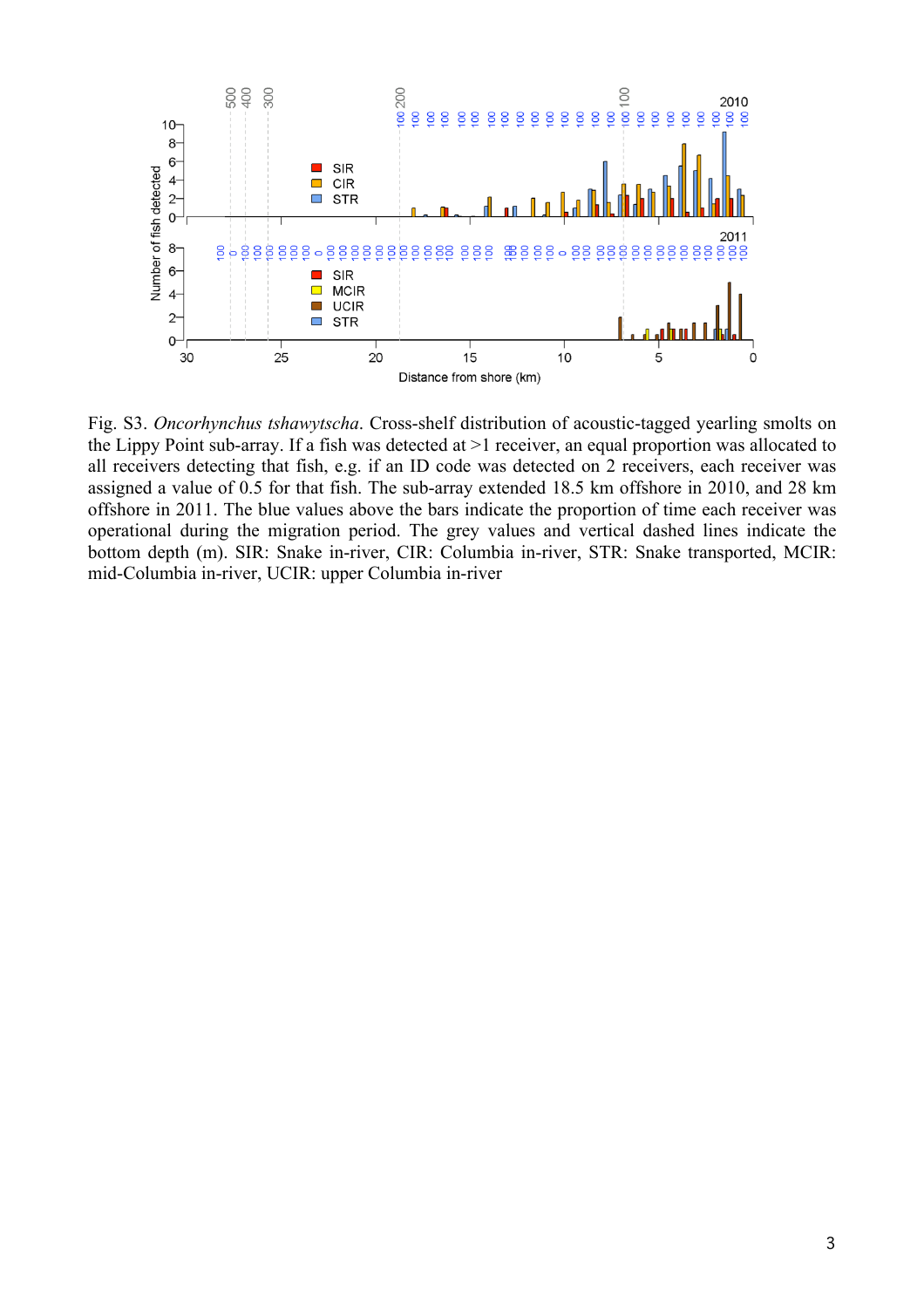Table S1. *Oncorhynchus tshawytscha*. Estimated detection probability  $(\hat{p})$  of acoustic sub-arrays. SIR: Snake in-river, CIR: Columbia in-river, STR: Snake transport, MCIR: mid-Columbia inriver, UCIR: upper Columbia in-river. LAB: Lake Bryan, WAL: Lake Wallula, LAC: Lake Celilo, MCG: McGowans Channel, CRI: Crims Island, AST: Astoria, SDI: Sand Island, WIL: Willapa Bay, LIP: Lippy Point, All: all treatment types combined, NA: not applicable. Data from all treatment types were used to estimate 1 detection parameter at WIL in 2010, and at all detection sites in 2011. Detection probability was fixed at LIP in both years  $(^{a}$ assumed  $\hat{p}$  based on Welch et al. 2011). LAB, WAL, LAC, MCG and CRI sub-arrays were not deployed in 2011

|      | Treatment  |            |                |                  |               |  |  |
|------|------------|------------|----------------|------------------|---------------|--|--|
| Year | type       | Sub-array  | $\hat{p}$      | SE $(\hat{p})$   | 95% CI        |  |  |
| 2010 | <b>SIR</b> | LAB        | $\mathbf{1}$   | $\boldsymbol{0}$ | $0.98 - 1$    |  |  |
|      |            | LAW        | 0.99           | 0.01             | $0.97 - 1$    |  |  |
|      |            | <b>LAC</b> | 0.33           | 0.04             | $0.25 - 0.41$ |  |  |
|      |            | <b>MCG</b> | 0.33           | 0.04             | $0.25 - 0.41$ |  |  |
|      |            | <b>CRI</b> | 0.23           | 0.04             | $0.16 - 0.31$ |  |  |
|      |            | <b>AST</b> | 0.86           | 0.04             | $0.78 - 0.92$ |  |  |
|      |            | <b>SDI</b> | 0.72           | 0.07             | $0.59 - 0.84$ |  |  |
|      | <b>CIR</b> | <b>LAC</b> | 0.42           | 0.02             | $0.38 - 0.47$ |  |  |
|      |            | <b>MCG</b> | 0.53           | 0.02             | $0.48 - 0.57$ |  |  |
|      |            | <b>CRI</b> | 0.25           | 0.02             | $0.22 - 0.29$ |  |  |
|      |            | <b>AST</b> | 0.76           | 0.02             | $0.72 - 0.81$ |  |  |
|      |            | SDI        | 0.54           | 0.04             | $0.45 - 0.62$ |  |  |
|      | <b>STR</b> | <b>CRI</b> | 0.26           | 0.03             | $0.21 - 0.31$ |  |  |
|      |            | <b>AST</b> | 0.80           | 0.03             | $0.74 - 0.85$ |  |  |
|      |            | SDI        | 0.43           | 0.03             | $0.37 - 0.49$ |  |  |
|      | All        | WIL        | 0.44           | 0.05             | $0.35 - 0.53$ |  |  |
|      | All        | <b>LIP</b> | $0.67^{\rm a}$ | NA               | NA            |  |  |
|      |            |            |                |                  |               |  |  |
| 2011 | All        | <b>AST</b> | 0.82           | 0.02             | 0.78-0.85     |  |  |
|      | All        | <b>SDI</b> | 0.78           | 0.03             | $0.73 - 0.84$ |  |  |
|      | All        | WIL        | 0.70           | 0.08             | $0.52 - 0.84$ |  |  |
|      | All        | <b>LIP</b> | $0.67^{\rm a}$ | NA               | NA            |  |  |